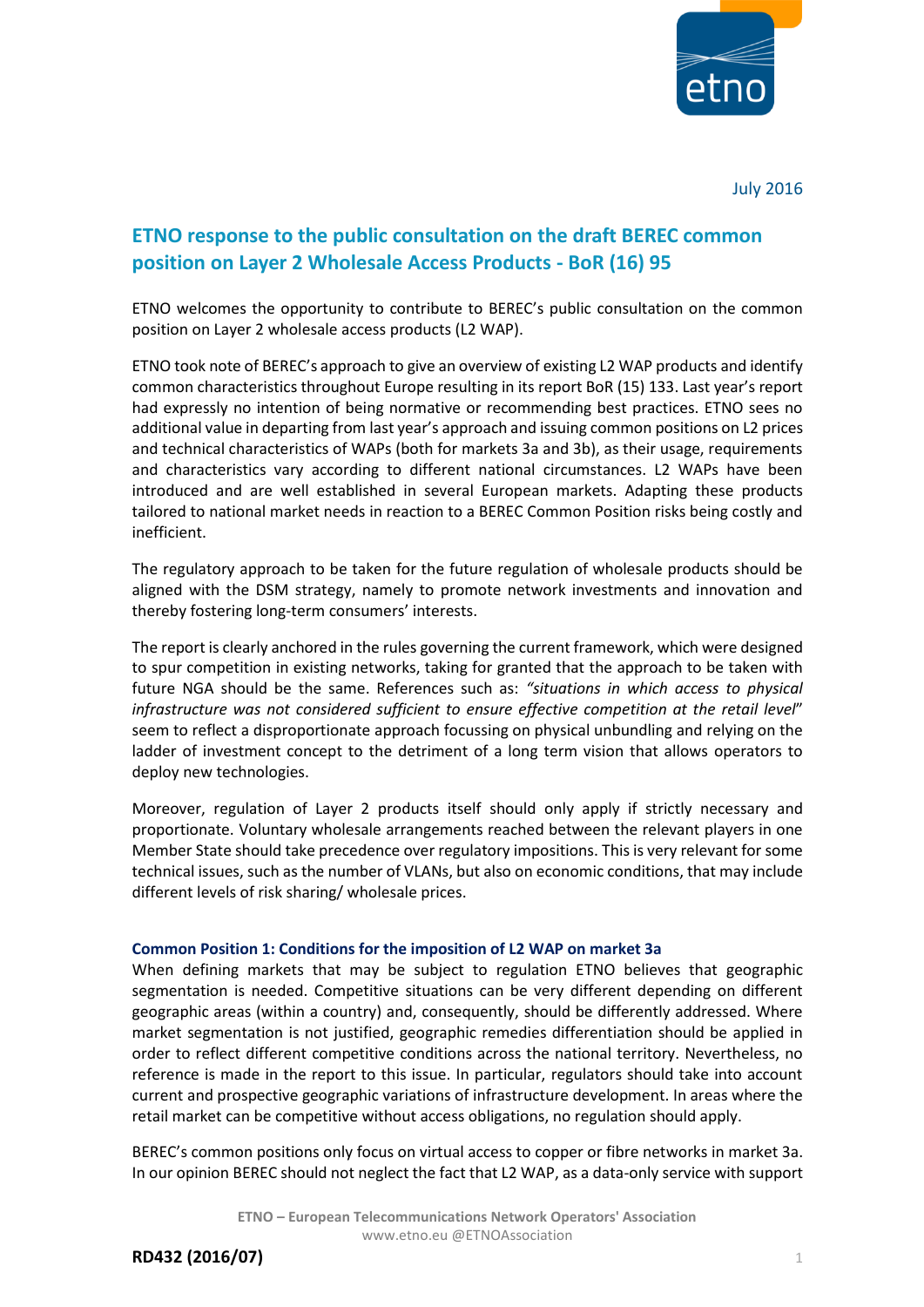

for IP unicast is already available on broadband-cable based networks<sup>1</sup>. Hence, the common position should explicitly state that L2 WAP also apply to cable networks.<sup>2</sup>

A lot of emphasis is put on "access to wavelength unbundling of an FTTH" while, to our knowledge, this solution has not been applied in any market. In fact, these kinds of references could be highly counterproductive as the sole prospect of the use of this technology for emulating classical unbundling regulation could discourage the implementation of this new technology.

BEREC recommends to impose L2 WAP on market 3a if "*wholesale access remedies on market 3b are not sufficient to ensure effective competition at retail level*." It seems that such an approach is contrary to the "modifying greenfield approach" and does not comply with the provisions of the EC Recommendation 2014/710/EU on relevant product and service markets and its Explanatory note.<sup>3</sup> ETNO recalls that wholesale regulation is only necessary if there is a competition problem on the retail market absent regulation, and if there is an operator with SMP.

Finally, ETNO believes that L2 local WAP should be imposed in market 3a "*in situations where fibre physical unbundling is not technically or economically feasible or where the implementation of SLU*  unbundling would impede the realisation of the full benefits of VDSL2 vectoring", an approach adopted so far by several NRAs, as highlighted in the explanatory note of the cited Recommendation.

## **Common Position 2: Pricing of L2 WAP**

BEREC's common position starts by stating that "Prices of L2 WAP should be cost-oriented" only making reference to the NGA recommendation (2010/572/EU) without highlighting the fact that cost oriented price control is a remedy that should be properly justified based on the merit **of**  each regulation case. Then BEREC adds certain nuances stemming from the Recommendation on non discrimination and costing methodologies (2013/466/EU).

However, the reference to the Recommendation on Costing and Non-Discrimination on p. 7 is incomplete as it fails to acknowledge that the described scenario is not the only scenario for lifting

**.** 

<sup>1</sup> This data-only service is available on TDC's cable network in Denmark and is based on the BSoD standard (Business Services over DOCSIS) available on and a mandatory part of all DOCSIS 3.0-enabled cable networks. Cable operators all over the world today use BSoD to deliver data services to their retail business customers. There are no standardized and commercially available support systems to enable BSoD being used as a wholesale service involving two operators and a retail customer. Support for multicast is not a mandatory part of the DOCSIS standard and will require a regulatory mandate and take a few years to be implemented in cable networks.

<sup>&</sup>lt;sup>2</sup> Case SE/2015/1687 - PTS concluded that it is technically and commercially possible to offer bitstream over cable in Sweden, and that this infrastructure must be considered part of the relevant market.

<sup>&</sup>lt;sup>3</sup> The European Commission clarifies that remedies in market 3b have to be imposed once remedies in the most upstream market (i.e. market 3a) are not sufficient to ensure effective retail competition and not *vice versa*: "*After imposing regulatory remedies at the most upstream wholesale level, a "modified Greenfield approach" should be carried out at retail level in order to determine whether ex ante regulation of a more downstream market- in this case Wholesale Central Access- is necessary as well in order to remedy any remaining competition problem*."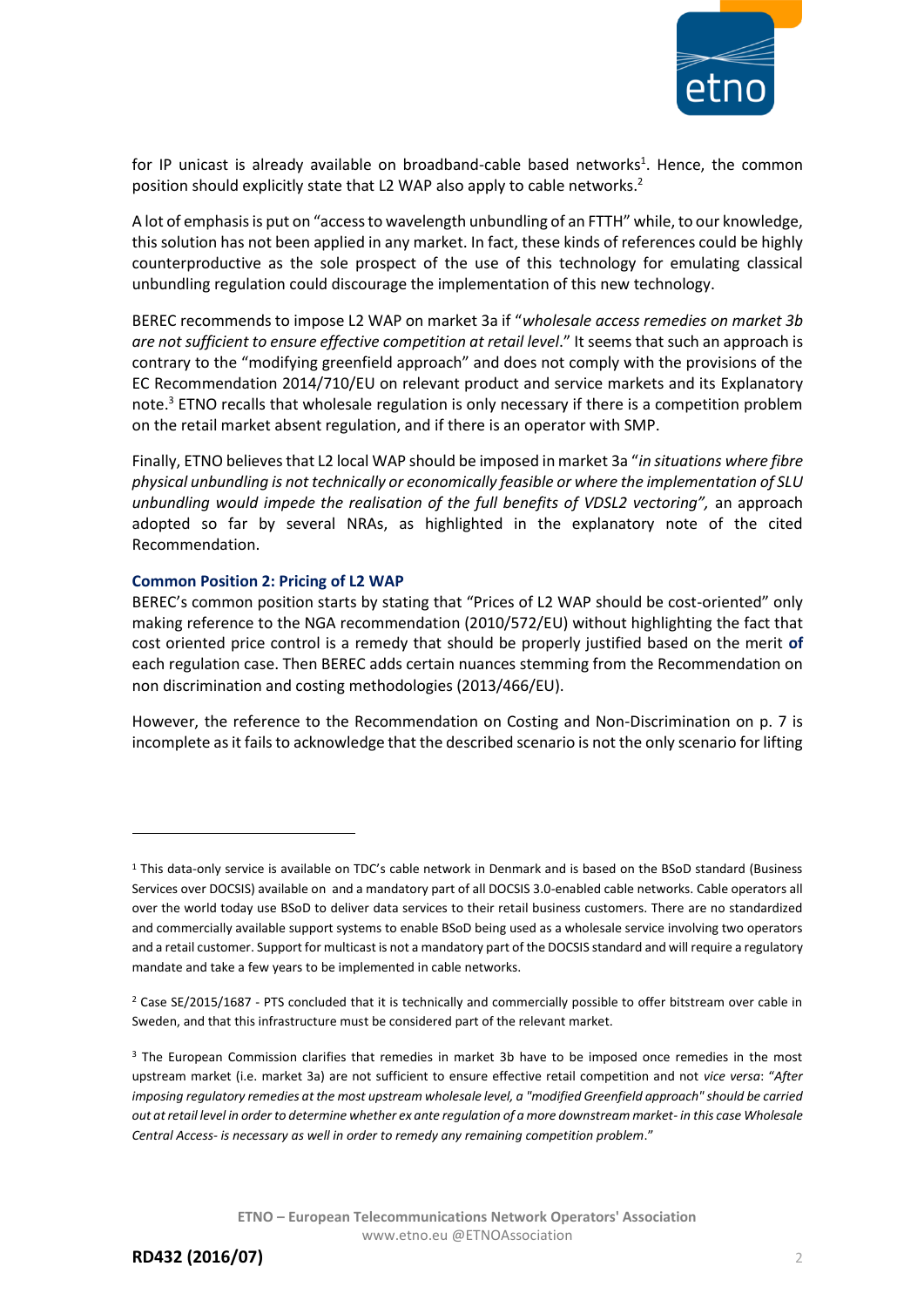

(or better not imposing) cost orientation in particular in case of infrastructure-based competition (cf. paragraph 58 of Commission's recommendation).<sup>4</sup>

ETNO believes that NRAs should promote the flexible and pro-investment interpretations of the Recommendation on Costing and Non-Discrimination, as well as the swift implementation of its flexibility provisions (in particular the Economic Replicability Test). We think that the starting point on pricing should be to give preference to the application of the flexibility provisions of the Recommendation on Costing and Non-Discrimination instead of focusing on the NGA recommendation that is partially outdated.

Cost orientation constitutes a very intrusive regulatory intervention which inevitably shifts market dynamics away from investment and innovation to a 'price only' competition. Cost-based price control of wholesale prices drastically limits the value of the networks and discourages investment by limiting the potential revenues to a regulated rate of return.

## **Common Position 3: Technology**

ETNO agrees that, when deemed necessary, L2 WAP should be based on Ethernet.<sup>5</sup> However, it should be noticed that regarding Ethernet transparency, some Ethernet layer 2 protocols might not be supported in L2 WAP.

## **Common Position 4: CPE/Modem**

ETNO agrees that if a L2 WAP is imposed, the access seekers should also have the possibility to use and configure their own CPE/modem/ONT. However, these have to fulfil certain requirements and be validated by the network owner or even subject to a certification scheme. The fulfilment of certain requirements is crucial in order to ensure a proper interworking with the network of the provider of the L2 WAP. In particular the interoperability between the ONT and the OLT of different Vendors is currently not ensured, therefore BEREC should not suggest that access seekers use their ONT.

Furthermore, terminal equipment must comply with the interfaces of public networks which network operators have the obligation to publish notably under EU law (Directive 2008/63/EC on competition in the markets in telecommunications terminal equipment).

## **Common Position 5: Bandwidth**

In principle, the regulated wholesale product should allow to replicate the retail offers of the mandated operator. The offer of any other service beyond this should be left to the company offering the L2 WAP-product. It is important to ensure that different prices can be offered per different bandwidth providing wholesale pricing flexibility. ETNO agrees also on BEREC's imposition to manage bandwidth profiles of the subscriber access line by the mandated operator

**.** 

<sup>4</sup> Paragraph 58 Recommendation 203/466/EU: *"The conditions set out in the points 48-57 should not be seen as the only circumstances under which NRAs can decide not to impose regulated access prices for NGA wholesale inputs. Depending on the demonstration of effective equivalence of access and on competitive conditions, in particular effective infrastructure-based competition, there may be additional scenarios where the imposition of regulated wholesale access prices is not warranted under the Regulatory Framework."*

<sup>5</sup> Ethernet can be applied on DOCSIS based HFC networks. See DOCSIS standardisation documents BSoD or L2VPN on the cablelabs site.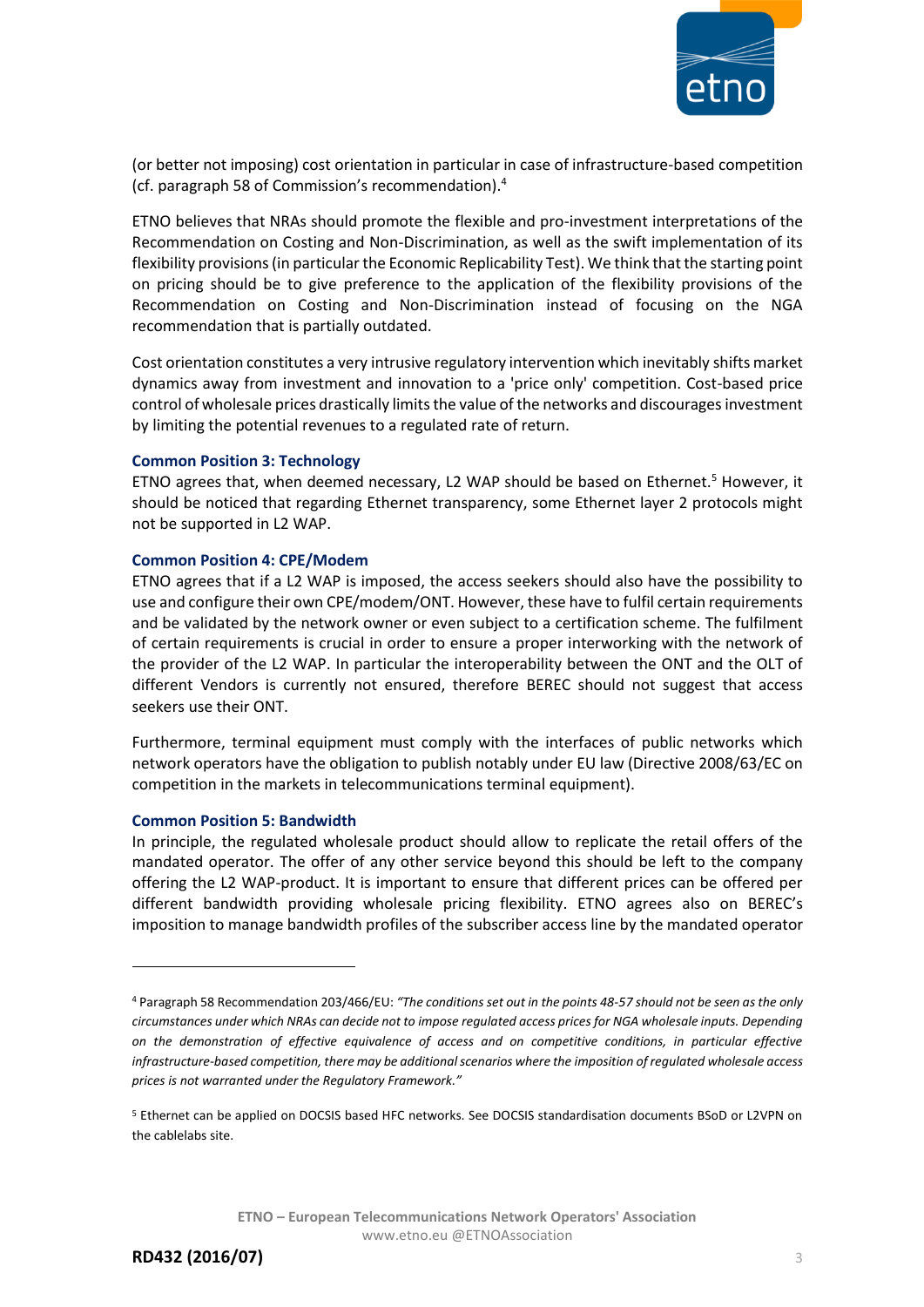

for secure and stable operation, while offering flexibility for the access seekers inside the limit(s) of the bandwidth profiles.

# **Common Position 6: Quality of Service**

ETNO agrees with BEREC's position that a L2 WAP should offer a comparable QoS as the mandated operator's retail arm is offered on the same access network. However, ETNO notes that QoS parameters depend on the topology of the Point of Handover (A10-NSP). L2 WAP with local PoH may have better QoS parameters than regional or central PoHs. Finally, ETNO does not see any need for BEREC to specify minimum QoS parameters, as these depend too much on technology, topology and geography of the networks and should be determined on a country and network specific basis by the network operator.<sup>6</sup>

# **Common Position 7: Traffic Priorisation**

ETNO agrees with BEREC that L2 WAP should also offer access seekers the possibility to prioritise the traffic. At least one prioritized traffic flow should be available. In principle, the priority classes that are already available on the network should be sufficient for access seekers - additional priority classes should be imposed only if necessary and proportionate.

Regarding the number of VLANs (Common Position 9) if only one C-VLAN per customer is applicable, prioritization must be per packet. In case of multiple C-VLANs a per VLAN prioritization can be applied.

# **Common Position 8: Multicast**

ETNO supports BEREC approach that Multicast should not be offered by default. In fact, L2 WAP should only have a multicast functionality if a duly justified SMP analysis has proven that such remedy is justified to remedy a specific proven market failure related to the broadband market.<sup>7</sup> BEREC's report (BoR (15) 133) demonstrates that many NRAs (AT, DE, FR, IT-local PoH and ES) decided not to impose any multicast functionality as there was either low demand for services generating multicast traffic or the multicast frame replication was not necessary to ensure technical and economical replicability of competing retail offers.

# **Common Position 9: Number of VLANs**

The decision on the need to make available several VLANs should be left to the specific characteristics of each particular case. ETNO believes that industry agreements should take precedence over regulatory impositions. Voluntary wholesale arrangements reached between the relevant players in one Member State, which are preferable than mandatory product definition, may lead to the appropriate number of VLANs compatible with the technical limit of

1

 $6$  Access seekers should be able to choose the quality of their services and to provide services with higher service requirements. It is however a misunderstanding that uncontended bandwidth is necessary to achieve that goal. The use of traffic prioritisation in combination with adequate capacity management is usually enough to give guarantees on well-defined traffic parameters like packet loss, delay and jitter. In this way, services with higher service requirements can be provided by access seekers. When discussing or defining Quality of Service, this discussion should therefore be focussing on clearly defined traffic parameters like the aforementioned traffic parameters rather than ill-defined qualifications like "uncontended bandwidth".

<sup>7</sup> The evolution of end-customer's demand needs to be part of the proportionality analysis, as in some Member States, multicast traffic is decreasing when compared to unicast video traffic distribution. This may grow in the future.